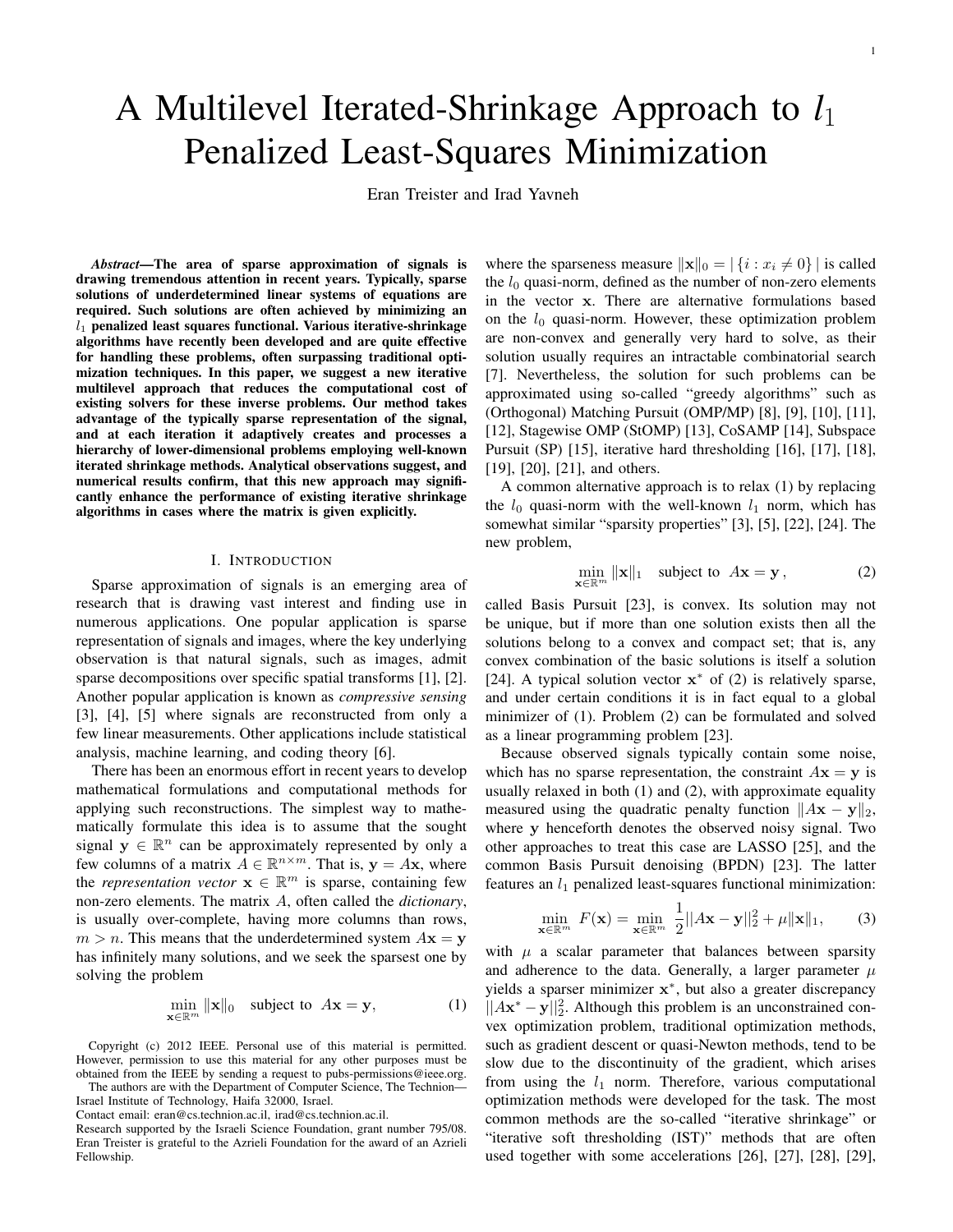[30], [31], [32], [33], [34], [35]. Other related approaches for solving (3) include [36], [37], [38], [39], [40], [41], [42]. Similarly to (2), problem (3) may also have more than one globally optimal solution. In this work we adopt the common practice of seeking any one of those solutions and refer to it as "the minimizer" of (3), denoted by **x** *∗* .

This paper introduces a straightforward multilevel method for  $l_1$  penalized least-squares problems like  $(3)$ , based on the main concept of classical algebraic multigrid methods [43]; that is, we accelerate the convergence of simple iterative methods for (3) using a nested hierarchy of smaller versions of the problem. Multigrid methods are commonly applied to linear systems arising from discretization of partial differential equations as well as other ill-conditioned systems. In many cases algebraic multigrid methods enable us to treat such problems effectively regardless of their condition number. This is done by projecting the original problem to a lowerdimensional subspace that contains the error components that are not treated effectively by standard iterative methods, such as Jacobi and Gauss-Seidel. Then, these error components are corrected by solving a lower-dimensional problem. This correction together with the standard iterative methods serve as two complementary processes which combine to yield an effective solver. The idea of introducing multigrid-like methods for (3) has yet to be explored and it has great potential. In this work we follow the idea of "multiplicative correction" multigrid methods, which exploit a hierarchy of approximate operators that evolve with the solution process, eventually becoming exact—see [44], [45] and references therein.

In classical multigrid methods, the aim is to define a multilevel solver with optimal *asymptotic* convergence behavior, because the asymptotic convergence rates of simpler iterative solvers tend to be slow for problems of interest. However, the present problem is different as the main challenge is finding the non-zero elements of the minimizer **x** *∗* and its signpattern. Therefore, our algorithm is different from the classical multigrid approach. At each iteration (called a "multilevel Vcycle") it reduces the dimension of the problem and creates a multilevel hierarchy of smaller and smaller problems, involving a lower dimensional dictionary at each "level". We take advantage of the typical sparsity of **x** and reduce the dimension of the problem (3) by ignoring ostensibly irrelevant columns from *A*. That is, each low-level problem is defined by (3), restricted to a specially chosen subset of the columns of *A*, resulting in a nested hierarchy of sub-dictionaries. It then performs sub-space correcting shrinkage sweeps over each of the low dimensional problems in turn, that aim to activate the atoms that comprise the support of a true minimizer. Under suitable conditions, our algorithm converges to the global minimizer of (3)—we do not compromise solution quality in return for improved performance.

# II. ITERATED SHRINKAGE METHODS AND ACCELERATIONS

Many of the simple iterated shrinkage methods for solving (3) are of the form

$$
\mathbf{z} = \mathcal{S}_{\mu/c} \left( \frac{1}{c} A^T (\mathbf{y} - A \mathbf{x}^k) + \mathbf{x}^k \right), \tag{4}
$$

$$
\mathbf{x}^{k+1} = \mathbf{x}^k + \alpha(\mathbf{z} - \mathbf{x}^k),\tag{5}
$$

where  $x^k$  is the approximate solution at the  $k$ -th iteration,  $\alpha > 0$  is a line-search scalar,  $c > 0$  is method dependent, and

$$
S_q(t) = sign(t) \cdot max(0, |t| - q)
$$
 (6)

is the "soft shrinkage" function, so dubbed because the size of the argument *t* is reduced by *q* (or set to zero if  $q > |t|$ ). Some methods, such as [28], [38], simply choose  $\alpha = 1$  in (5), i.e.,  $x^{k+1} = z$ . Others, such as [31], [34], apply a linesearch by choosing  $\alpha$  that minimizes the functional (3) of  $x^{k+1}$  according to the search direction (5).

The constant  $c > 0$  in (4) can be chosen in different ways and is the main difference between the various shrinkage methods. For example, in SSF [28], *c* is chosen such that  $c \ge \rho(A^T A)$ ; in SpaRSA [38] *c* is recalculated at each iteration via a linesearch over  $F(\mathbf{z})$  defined in (3); in [34] *c* is adapted throughout the iterations, and in PCD [31]  $1/c$  is replaced by the inverse of a diagonal matrix *D* which is equal to the diagonal of  $A^T A$ .

The iterative shrinkage methods mentioned above are much faster than standard first-order minimization methods such as classical Steepest Descent, however, some of them may remain relatively slow, requiring acceleration. In [31], [35] an optimization method called "sequential subspace optimization" (SESOP) was considered, together with the PCD and SSF iterations. Other acceleration methods include FISTA [46], TwIST [32], and a version of nonlinear Conjugate Gradients (CG) [35]. In this paper, we use a non-linear CG approach that is slightly different from that of [35], and is also based on the Polak-Ribiere CG method [47]. Given a search direction  $\mathbf{r}^k = \mathbf{z} - \mathbf{x}^k$  obtained in (5) at the *k*-th iteration, we compute  $\mathbf{x}^{k+1}$  via a line-search along the direction  $\mathbf{r}^k = \mathbf{r}^k + \beta \mathbf{r}^{k-1}$ , where

$$
\beta = \max \left\{ \frac{(\mathbf{r}^k)^T (\mathbf{r}^k - \mathbf{r}^{k-1})}{\|\mathbf{r}^{k-1}\|_2^2}, 0 \right\}.
$$

Another type of acceleration technique that can be used with the above methods is the "continuation" strategy, also known as "warm-start", that is applied in [33], [34], [36], [38]. In this approach, a large parameter  $\mu$  is first chosen for the problem (3) (lower than but proportional to  $||A^T y||_{\infty}$ ). Once (3) is solved approximately for this value of  $\mu$ , it is gradually decreased, and at each stage the new initial guess is given by the approximate solution to (3) obtained with the previous, bigger, parameter  $\mu$ . This way, a sequence of problems is solved corresponding to the sequence of the decreasing  $\mu$ 's, until some convergence criterion is satisfied.

Asymptotically, once the sign-pattern of the minimizer **x** *∗* is recovered and fixed by the iterations, the functional in (3) becomes quadratic and can normally be solved efficiently either by the CG method or directly by solving the system that corresponds only to the non-zeros of the vector **x** *∗* . Furthermore, in most applications the  $l_1$  norm is only used as a regularizer for promoting sparsity of **x**, and so, once we determine the support of **x** *∗* , we may ignore the regularization term in (3) and only consider the quadratic term [36], [38] (an approach known as "debiasing"). Overall, the main effort in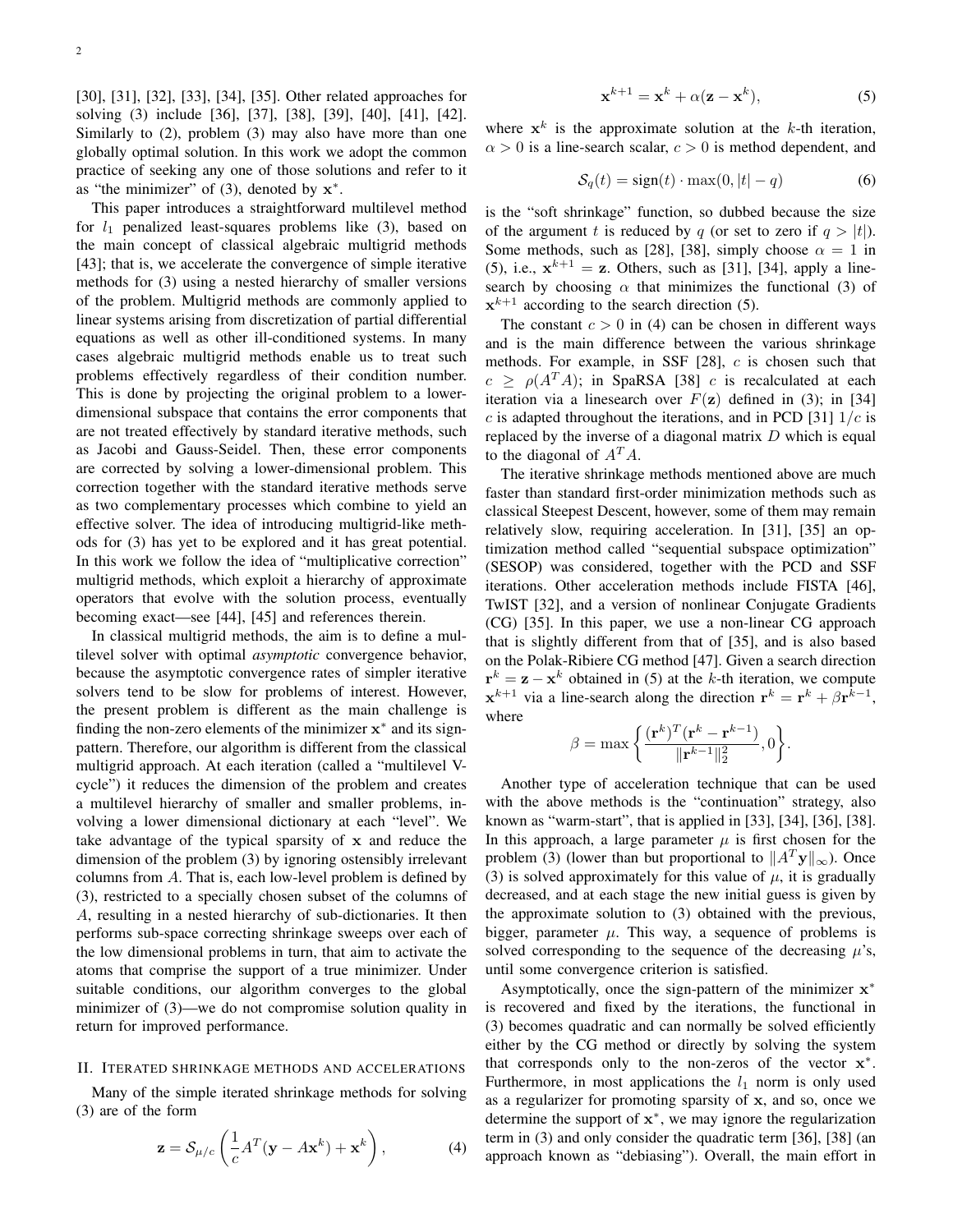solving (3) is invested in determining the non-zero elements of the minimizer **x** *∗* and their signs.

## III. A MULTILEVEL ITERATED SHRINKAGE APPROACH

We next describe our new multilevel approach for solving (3). At each iteration, called a "V-cycle", we define a hierarchy of reduced problems, referred to as *low-level problems*. Each low-level problem is defined by (3), restricted to a specially chosen subset of the columns of *A*, and in each V-cycle we traverse the entire hierarchy of levels. We iteratively repeat these V-cycles, reducing the functional of (3) at each one, until some convergence criterion is satisfied. A precise description is given in the following sections in a two-level framework, with the extension to the multi-level framework obtained by recursion. In this description, all elements that are related to the low-level problem are denoted by a subscript *c*. Keeping with common practice, we use the terms "matrix" and "dictionary" interchangeably, and similarly the terms "column" and "atom".

#### *A. Definition of the low-level problem*

In this subsection we define the reduced problem given its designated subset of atoms,  $C \subset \{1, ..., m\}$ , while the choice of *C* will be discussed later. Given *C*, we define a so-called prolongation matrix  $P \in \mathbb{R}^{m \times |\mathcal{C}|}$ , that transfers a low-level vector  $\mathbf{x}_c \in \mathbb{R}^{|\mathcal{C}|}$  into an upper-level vector  $\mathbf{x} \in \mathbb{R}^m$  by the relation  $\mathbf{x} = P\mathbf{x}_c$ . We choose P to be a zero-filling operator, which zeros the elements of  $x$  that do not belong to  $C$ , while retaining the values of  $\mathbf{x}_c$  in the elements that do belong to  $\mathcal{C}$ . We have found this simple approach to be effective, but more sophisticated choices of *P* may be worthy of investigation for more general problems.

Next, we restrict (3) onto the atoms in  $C$ , or more generally, onto the range of *P*. That is, we substitute  $P$ **x**<sub>c</sub> for **x** in the objective (3), and get the new problem:

$$
\min_{\mathbf{x}_c \in \mathbb{R}^{|\mathcal{C}|}} F_c(\mathbf{x}_c) \equiv \min_{\mathbf{x}_c \in \mathbb{R}^{|\mathcal{C}|}} F(P\mathbf{x}_c) =
$$
\n
$$
\min_{\mathbf{x}_c \in \mathbb{R}^{|\mathcal{C}|}} \frac{1}{2} \|AP\mathbf{x}_c - \mathbf{y}\|_2^2 + \mu \|Px_c\|_1,
$$
\n(7)

which has only  $|C|$  degrees of freedom. Since our P is zerofilling, we have that  $||Px_c||_1 = ||x_c||_1$  holds for all  $x_c$ , and therefore we can write

$$
\min_{\mathbf{x} \in \mathbb{R}^{|\mathcal{C}|}} F_c(\mathbf{x}_c) = \min_{\mathbf{x}_c \in \mathbb{R}^{|\mathcal{C}|}} \frac{1}{2} \|A_c \mathbf{x}_c - \mathbf{y}\|_2^2 + \mu \|\mathbf{x}_c\|_1, \quad (8)
$$

where  $A_c = AP$  is the reduced sub-dictionary of the upperlevel dictionary *A*, with columns given by the columns of *A* corresponding to the indices in  $C$ . Note that if  $C$  contain the support of the true minimizer of (3), and (8) is solved exactly, then  $P_{\mathbf{X}_c}$  is in fact a solution of (3). Furthermore, because this problem is similar to (3), we can recursively extend this two-level framework to multi levels.

# *B. Choosing the low-level variables*

Our low-level definition above suggests that we need to select a subset of low-level variables,  $C$ , that is as likely

as possible to contain the support of the true minimizer. Therefore, for choosing  $C$  we use the approximate solution at the  $k$ -th iteration,  $x^k$ , which is the best one currently available. Let

$$
supp(\mathbf{x}) = \{i : x_i \neq 0\},\
$$

denote the support of any vector **x**. Then evidently, if  $\sup p(\mathbf{x}^k) \subseteq C$ , then  $\mathbf{x}^k$  is in the range of *P*. Indeed,  $\mathbf{x}^k = P\mathbf{x}_c$ where  $x_c$  is the vector  $x^k$  restricted to the indices in C. Therefore, we start by requiring supp $(x^k) \subseteq C$ , so that by (7)-(8) we have that  $F(\mathbf{x}^k) = F_c(\mathbf{x}_c)$  holds. This implies that the prolongation matrix *P* changes during the iterations, depending on  $\mathbf{x}^k$ .

Next, we decide on the additional atoms in *C*, besides those in supp $(\mathbf{x}^k)$ , aiming to limit its size to  $|\mathcal{C}| = \lceil m/2 \rceil$  (this choice will be discussed later). If  $|\text{supp}(\mathbf{x}^k)| \geq \lceil m/2 \rceil$ , then we choose  $C = \text{supp}(\mathbf{x}^k)$ . Otherwise (the common case) we add  $\lceil m/2 \rceil - |\text{supp}(\mathbf{x}^k)|$  atoms that are currently not in  $supp(x^k)$ , and yet have a relatively good chance of being in the support of the true solution **x** *∗* . These correspond to atoms *i* with a relatively large value of  $|\mathbf{a}_i^T(A\mathbf{x}^k - \mathbf{y})|$ , since including them in the support reduces the first term in the functional of (3) more significantly per given increase in the second term (see also Proposition 5 below). This rationale is commonly employed in existing "greedy algorithms" mentioned earlier. This leads to the following definition of  $C$  at the  $k$ -th iteration:

$$
C = \text{supp}(\mathbf{x}^k) \cup \text{likely}(\kappa),
$$

where  $\kappa = \max\{ [m/2] - |\text{supp}(\mathbf{x}^k)|, 0 \}$ , likely $(0) = \emptyset$ , and likely( $\kappa$ ) is the set of indices of the  $\kappa$  largest elements in the likelihood vector  $|A^T(Ax^k - y)|$ .

# *C. Definition of the multi-level V-cycle*

For solving (3), we repeat

$$
\mathbf{x}^{k+1} = \mathbf{V}\text{-cycle}(A, \mathbf{x}^k, \mathbf{y}, \nu) \tag{9}
$$

iteratively, until some convergence criterion is satisfied. The multilevel V-cycle() procedure, along with its parameters, is defined in Algorithm 1. The algorithm creates a reduced version of the problem (3) as described above, and then treats it recursively, yielding a hierarchy of smaller and smaller problems. The recursion is terminated (Step 3a) when one of the following happens. The common base case is when  $|\text{supp}(\mathbf{x})| \geq \lceil m/2 \rceil$ — then we cannot reduce the problem further. In this case we choose  $C = \text{supp}(\mathbf{x})$ , and solve the problem (8) directly. The second base case is when the problem becomes sufficiently small and can be solved easily. In practice, we choose a minimal number of allowable columns  $m_{min}$ , and if  $|\mathcal{C}| < 2m_{min}$  then we process (8) directly rather than continuing recursively. (In our tests we use  $m_{min} = 10$ .).

The algorithm uses iterated shrinkage methods as so-called "relaxations"—the usual name for the iterations employed within multilevel algorithms—carrying out *ν* such relaxations at each level ( $\nu = 1$  in our tests). All shrinkage methods of the form (4), as well as most other shrinkage methods, can be incorporated into this multilevel approach.

In terms of cost, if we reduce the number of unknowns by a factor of two at each level  $(|C| = \lceil m/2 \rceil)$ , then the total cost of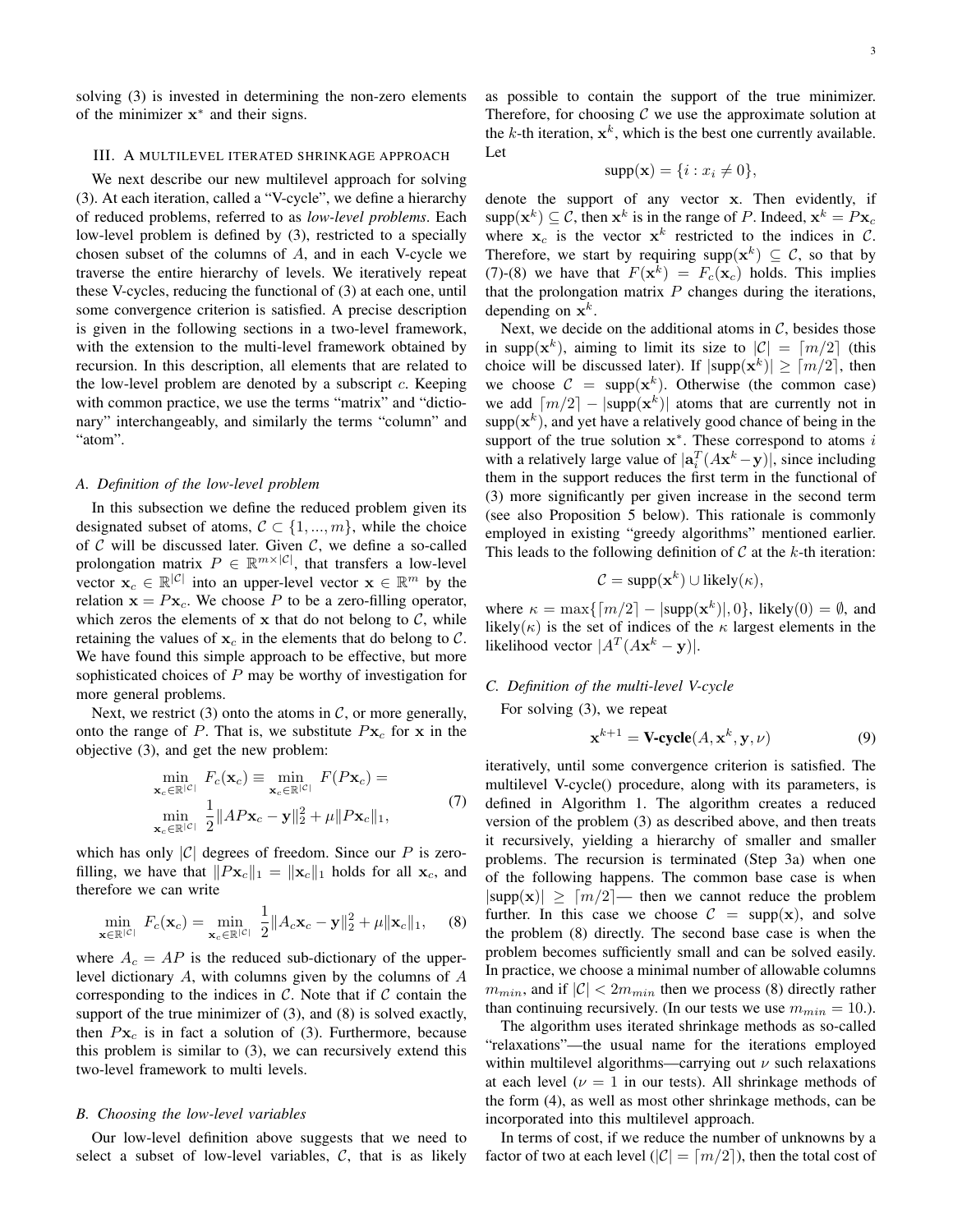Algorithm:  $x \leftarrow V\text{-cycle}(A, x, y, \nu)$ *%Iterative Shrinkage method: Relax*(*A,* **x***,* **y**)*. %Number of relaxations at each level: ν. %Minimal number of columns allowed: mmin.*

- 1) Choose the low-level variables *C* and define the prolongation *P*.
- 2) Define the low-level dictionary *A<sup>c</sup>* and approximation  $\mathbf{x}_c = P^T \mathbf{x}$ .
- 3) If  $C = \text{supp}(\mathbf{x})$  or  $|C| < 2m_{min}$ , a) Solve the lowest-level problem (8). Else  $\mathbf{x}_c \leftarrow \mathbf{V}\text{-cycle}(A_c, \mathbf{x}_c, \mathbf{y}, \nu)$  % Recursive call
- 4) Prolong solution:  $\mathbf{x} \leftarrow P\mathbf{x}_c$  % Solution update.
- 5) Apply  $\nu$  relaxations:  $\mathbf{x} \leftarrow Relax(A, \mathbf{x}, \mathbf{y})$ .
- **Algorithm 1:** V-cycle for  $l_1$  penalized LS minimization

a V-cycle (excluding the treatment of the lowest level) is only about twice the cost of  $\nu$  iterated shrinkage relaxations on the highest level. This means that, although we include a relatively large fraction of the atoms in the next low level, the cost of the entire V-cycle remains relatively small, possibly excluding the lowest level solution. The latter is a key component of our algorithm, and it will be discussed later.

*Remark 1:* As one can see, our algorithm can be readily applied when the columns of *A* can be easily extracted. This requires *A* to be given explicitly as a matrix, rather than a fast transform operator as in the Wavelet or DCT transforms. Such explicit dictionaries are mostly used in the context of "trained dictionaries", where they may be either sparse or dense; see [48], [49], [50], [51], [52], [53] and references therein. Furthermore, in many applications the dictionary *A* takes the form

$$
A = H \cdot B,\tag{10}
$$

where *H* is an operator that acts on the columns of the matrix *B* [35]. For example, in the image deblurring problem the operator *H* is a low-pass filter while *B* is the underlying dictionary. In this scenario, our algorithm is applicable if either *H* or *B* are given as explicit matrices, and the other is cheap to apply. In most cases, it is the matrix *B* which is explicit.

*Remark 2:* Algorithm 1 is a multilevel framework wrapped around a chosen iterative shrinkage (soft thresholding) method. In spirit, it bears some relation to accelerated iterative hard thresholding [19], [21] and subspace pursuit [14], [15] methods. However, the objectives, the techniques, and the available theoretical observations, are quite different. At the *k*-th iteration, these algorithms update the solution by minimizing *||A***x** *<sup>k</sup> −* **y***||*<sup>2</sup> with respect to a small subspace restricting the support of  $x^k$ . This is similar to the lowest-level solution in Step 3a of our V-cycle, but with a different objective. In [14], [15], a sparse approximation with a small, fixed, support size is sought, and the selection of the atoms is done according to the largest elements in  $A<sup>T</sup>(A\mathbf{x}^k - \mathbf{y})$ . In [19], [21], the selection of atoms is done by iterative hard thresholding.

In our approach we target  $l_1$  penalized problems, as opposed to  $l_0$  penalized problems in [19], [21] and support-size constrained problems in [14], [15]. We use the likelihood criterion

 $A<sup>T</sup>(A\mathbf{x}^k - \mathbf{y})$  only to create a hierarchy of subspaces (lowlevel dictionaries), while the iterated shrinkage (relaxation) method is responsible for selecting the atoms assumed to belong to the support. We elaborate on this mechanism in the next section. Unlike these methods, the subspaces in our hierarchy are very large (until we get to the lowest level) and the problem we target at each level is non-quadratic, and is analogous to the fine-level problem.

# *D. Theoretical properties of the V-cycle*

This section is devoted to theoretical performance observations regarding Algorithm 1. In some cases we refer to its two-level version, which differs from the original algorithm only in Step 3. There, the recursive call is replaced with an exact solution of the problem (8) on the second level, that is, the condition in Step 3 is removed and Step 3a is always performed.

In the following discussions we use the iteration specific notation  $x^k$  and the generic notation  $x$ , depending on the context. Both relate to an *approximate* solution to (3). Also, as before, we denote a solution to the problem (3) by **x** *∗* , and assume that it is a stationary point of any relaxation method.

By (7), together with  $\text{supp}(\mathbf{x}^k) \subseteq \mathcal{C}$ , we can write

$$
F_c(\mathbf{x}_c) = F(P\mathbf{x}_c) = F_c(P^T\mathbf{x}^k) = F(\mathbf{x}^k),\qquad(11)
$$

from which the next two observations follow immediately.

*Proposition 1:* (Inter-level Correspondence.) Let **x** be an approximation to the minimizer of  $F$  in (3). Let  $\mathbf{z}_c$  be a better approximation than  $x_c$  to the minimizer of the low-level problem (8), such that  $F_c(\mathbf{z}_c) < F_c(\mathbf{x}_c)$ . Then  $F(P\mathbf{z}_c) < F(\mathbf{x})$ .

*Proposition 2:* (Direct Solution.) If  $C \supseteq \text{supp}(\mathbf{x}^*)$ , then  $\mathbf{x}_c^* = P^T \mathbf{x}^*$  is a solution of the low-level problem (8), and the two-level Algorithm 1 solves problem (3) in one V-cycle.

Equation (11) relates the original problem (3) to any of the problems (8) on any level of the V-cycle. Let the original problem (3) define level 0, and let  $P_i$  be a prolongation from level *i* to level *i* − 1. Then (11) holds for  $F_c(\mathbf{x}_c)$  on any level *i* together with the so-called "composite prolongation",

$$
P_i^c = P_1 \cdot P_2 \cdots P_i,\tag{12}
$$

that transfers from level *i* to level 0. Using  $P_i^c$ , Proposition 1 holds for any level *i* of the V-cycle. The next corollary is an extension of Proposition 2 to the multilevel case, and its proof follows immediately from Proposition 2 using the composite prolongation (12).

*Corollary 1:* If  $supp(x) \supseteq supp(x^*)$  or  $C \supseteq supp(x^*)$  on the lowest level, then Algorithm 1 solves problem (3) in one V-cycle. Furthermore, **x** *∗* is a stationary point of Algorithm 1.

For the following propositions we use the notion of subgradients [24].  $\partial F(\mathbf{x})$ , the sub-differential of *F*, is a nonempty set of sub-gradients,

$$
\partial F(\mathbf{x}) = \left\{ A^T (A\mathbf{x} - \mathbf{y}) + \mu \mathbf{z} : \mathbf{z} \in \mathcal{A}(\mathbf{x}) \right\},\qquad(13)
$$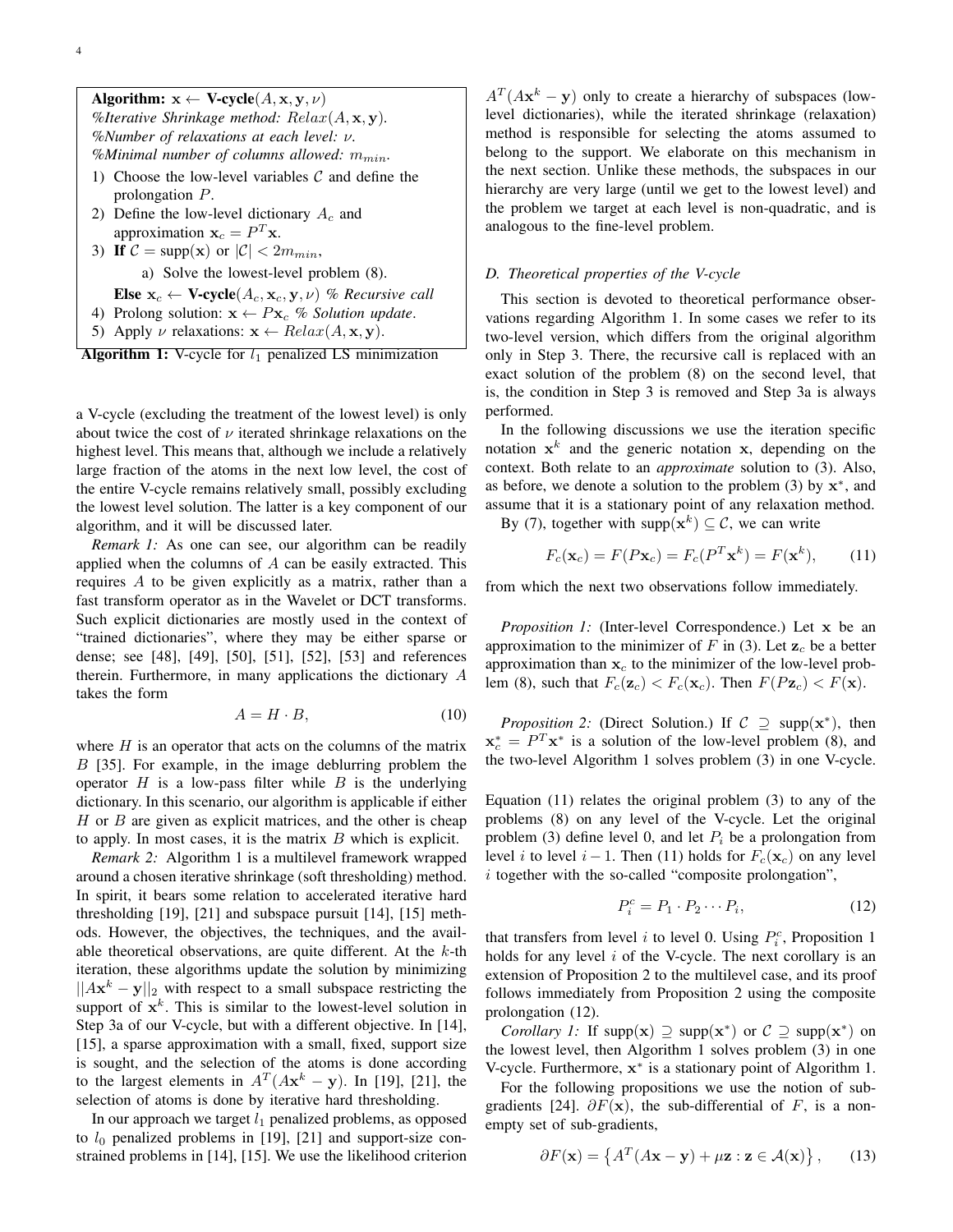$$
z_i = sign(x_i) \quad \text{if } x_i \neq 0,
$$
  
\n
$$
z_i \in [-1, 1] \quad \text{if } x_i = 0.
$$
 (14)

A vector  $\mathbf{x}^*$  is a minimizer of (3), if and only if  $0 \in \partial F(\mathbf{x}^*)$ . That is, for all elements of  $\mathbf{x}^*$ , if  $\mathbf{x}^*_{i} \neq 0$  then  $\mathbf{a}_i^T(A\mathbf{x}^* - \mathbf{y}) +$  $\mu$ sign $(x_i^*) = 0$ , and otherwise  $|\mathbf{a}_i^T(A\mathbf{x}^* - \mathbf{y})| \leq \mu$ . Using this, we next show that the two-level algorithm does not stagnate.

*Proposition 3:* (No Stagnation.) If  $C \nsubseteq \mathbb{Z}$  supp $(\mathbf{x}^*)$ , and  $\mathbf{x} =$  $P$ **x**<sub>c</sub> is the updated upper-level solution after Step 4 of the twolevel Algorithm 1, then a single Iterated Shrinkage relaxation as in (4) on **x** must cause at least one atom to be added to  $supp(x)$ .

*Proof:* Since **x***<sup>c</sup>* is a minimizer of the low-level functional, then  $0 \in \partial F_c(\mathbf{x}_c)$ , and since  $A_c$  is comprised of a subset of the columns of *A*, and  $A\mathbf{x} = AP\mathbf{x}_c = A_c\mathbf{x}_c$ , then  $0 \in \partial F_c$ means that for all  $j \in C$ 

$$
\mathbf{a}_j^T (A\mathbf{x} - \mathbf{y}) + \mu \text{sign}(x_j) = 0 \quad \text{if} \ \ x_j \neq 0,
$$
  

$$
|\mathbf{a}_j^T (A\mathbf{x} - \mathbf{y})| \le \mu \quad \text{if} \ \ x_j = 0.
$$
 (15)

Now, since  $C \nsupseteq \text{supp}(\mathbf{x}^*)$ , then **x** is not a minimizer of the upper-level functional, so  $0 \notin \partial F(\mathbf{x})$ . Therefore, there exists at least one variable  $\ell \notin C$  for which  $|\mathbf{a}_{\ell}^{T}(A\mathbf{x}-\mathbf{y})| > \mu$ . Since  $x_{\ell} = 0$ , then, according to (4), after one Iterated Shrinkage relaxation, index *ℓ* will enter the support of **x**. Ē

From the last two propositions we can see the complementary roles of the relaxation and solution update in Algorithm 1. The relaxation is largely responsible for inserting the correct atoms into the support, while the solution update is mainly responsible for finding the optimal values of the variables that are in the support.

For the next proposition we define the term "memory-less monotonic iteration" (MLMI). An iterated shrinkage relaxation *T*(**x**) is called MLMI if

$$
F(\mathbf{x}) - F(T(\mathbf{x})) \ge K \cdot \min_{\mathbf{z} \in \mathcal{A}(\mathbf{x})} (\|\partial F(\mathbf{x})\|^2) \quad \forall \mathbf{x} \in \mathbb{R}^m, (16)
$$

where *K* is a positive constant and  $\partial F(\mathbf{x})$  is the subdifferential of *F* defined in (13) and (14). This definition implies that every iteration of  $T(\mathbf{x})$  reduces the functional  $F(\mathbf{x})$  in (3) at worst proportionally to the size of  $\min_{\mathbf{z} \in \mathcal{A}(\mathbf{x})} (\|\partial F(\mathbf{x})\|^2)$ . For example, one such method is SSF [28], which was shown to be both MLMI and convergent under some conditions (see Apendix B in [31]). We next prove an auxiliary Lemma that will help us to show that Algorithm 1 is convergent under suitable conditions.

*Lemma 1:* (Monotonicity.) Assume that Algorithm 1 is used together with  $\nu > 0$  MLMI relaxations *T*, and is applied on **x**. Let  $Q(x)$  be the solution update in Step 4 of Algorithm 1 on level 0. Then  $F(\mathbf{x}) \geq F(Q(\mathbf{x}))$ .

*Proof:* The proof follows from Equation (11), which holds for any level *i* via the corresponding composite prolongation (12). Since an exact minimization is performed on the lowest level, and since the relaxations that are used on each level are MLMI, the values of consecutive low-level functionals *F<sup>c</sup>* cannot increase as we traverse the V-cycle hierarchy.

We now show that Algorithm 1 is convergent under suitable conditions, following the idea of the convergence proof of SSF in [31].

*Proposition 4:* (Convergence.) Assume that the level set  $\mathcal{R} = {\mathbf{x} : F(\mathbf{x}) \leq F(\mathbf{x}^0)}$  is compact. Also, assume that Algorithm 1 is applied with  $\nu > 0$  MLMI relaxations *T*. Let  $\{x^k\}$  be a series of points produced by Algorithm 1, i.e.,  $\mathbf{x}^{k+1} = \text{V-cycle}(A, \mathbf{x}^k, \mathbf{y}, \nu)$ , starting from an initial guess  $\mathbf{x}^0$ . Then any limit point  $x^*$  of the sequence  $\{x^k\}$  is a stationary point of *F* in (3), i.e.,  $0 \in \partial F(\mathbf{x}^*)$ , and  $F(\mathbf{x}^k)$  converges to *F*(**x** *∗* ).

*Proof:* We start by showing that the series  $\{F(\mathbf{x}^k)\}$ is monotonically decreasing. By Lemma 1 we have that  $F(\mathbf{x}^k) \geq F(Q(\mathbf{x}^k))$  where  $Q(\mathbf{x}^k)$  is the solution update on level 0. Then, following the algorithm, we apply *ν* relaxations on  $Q(\mathbf{x}^k)$ . By (16), and  $\nu > 0$ , we can bound

$$
F(\mathbf{x}^{k}) - F(\mathbf{x}^{k+1}) \geq F(\mathbf{x}^{k}) - F(T(Q(\mathbf{x}^{k})))
$$
  
\n
$$
\geq F(Q(\mathbf{x}^{k})) - F(T(Q(\mathbf{x}^{k})))
$$
  
\n
$$
\geq K \min_{\mathbf{z} \in \mathcal{A}(Q(\mathbf{x}^{k}))} ||\partial F(Q(\mathbf{x}^{k}))||^{2},
$$
 (17)

which implies that  ${F(\mathbf{x}^k)}$  is monotonically decreasing.

Since the functional  $F$  in (3) is non-negative, then it is bounded from below, and hence the series  $\{F(\mathbf{x}^k)\}\)$  converges to a limit. Because the level set  $R$  is compact by assumption, we have that  $\{x^k\}$  is bounded in  $\mathcal{R}$ , and therefore there exists a sub-series  $\{x^{k_n}\}\$  converging to a limit point  $x^*$ .

Assume to the contrary that **x** *∗* is not stationary, i.e., 0 *̸∈ ∂F*(**x** *∗* ). It is known that *∂F*(**x**) is always a non-empty convex compact set, which means that  $\min_{\mathbf{z} \in \mathcal{A}(\mathbf{x})} \|\partial F(\mathbf{x})\|$ always exists. That, together with  $0 \notin \partial F(\mathbf{x}^*)$  ensures that  $\min_{\mathbf{z}\in\mathcal{A}(\mathbf{x}^*)}$   $\|\partial F(\mathbf{x}^*)\| > 0$ . Denote  $\min_{\mathbf{z}\in\mathcal{A}(\mathbf{x}^*)}$   $\|\partial F(\mathbf{x}^*)\| = 0$  $\epsilon$ . Since  $\mathbf{x}^{k_n} \to \mathbf{x}^*$ , then there are infinitely many  $k_n$ 's satisfying  $\min_{\mathbf{z} \in \mathcal{A}(\mathbf{x}^{k_n})} \|\partial F(\mathbf{x}^{k_n})\| = \epsilon$ . By (17) we have infinitely many *kn*'s satisfying

$$
F(\mathbf{x}^{k_n}) - F(\mathbf{x}^{k_{n+1}}) \ge K \cdot \epsilon^2, \tag{18}
$$

which contradicts the fact that *F* is bounded from below. This shows that the point  $x^*$  is stationary. Since  $F$  is continuous,  $\mathbf{x}^{k_n} \longrightarrow \mathbf{x}^*$  yields  $F(\mathbf{x}^{k_n}) \longrightarrow F(\mathbf{x}^*)$ . The limit of  $\{F(\mathbf{x}^k)\}$ equals to that of any of its sub-series, specifically  $\{F(\mathbf{x}^{k_n})\}$ , and thus  $F(\mathbf{x}^k) \longrightarrow F(\mathbf{x}^*)$ .

The next proposition justifies our criterion for the choice of the set  $C$  of atoms comprising the low level. This result is in the spirit of thresholding algorithms, as well as other greedy algorithms, which apply the same approach for selecting the support [24].

*Proposition 5:* (*C*-Selection Guarantee.) Without loss of generality, assume that the columns of *A* are normalized such that  $diag(A^T A) = 1$ , and then let  $\delta$  be the so-called *mutual coherence* of the dictionary *A*, defined by

$$
\delta = \max_{i \neq j} \{|\mathbf{a}_i^T \mathbf{a}_j|\}.
$$

Let  $x^*$  and  $x$  be the solution and the approximate solution at the time C is chosen, respectively, and let  $e = x^* - x$  be the current error. Let *i* be an index satisfying  $i \in \text{supp}(\mathbf{x}^*)$ and  $i \notin \text{supp}(\mathbf{x})$ . Then, so long as  $|\mathcal{C}| > |\text{supp}(\mathbf{x})|$ , index *i*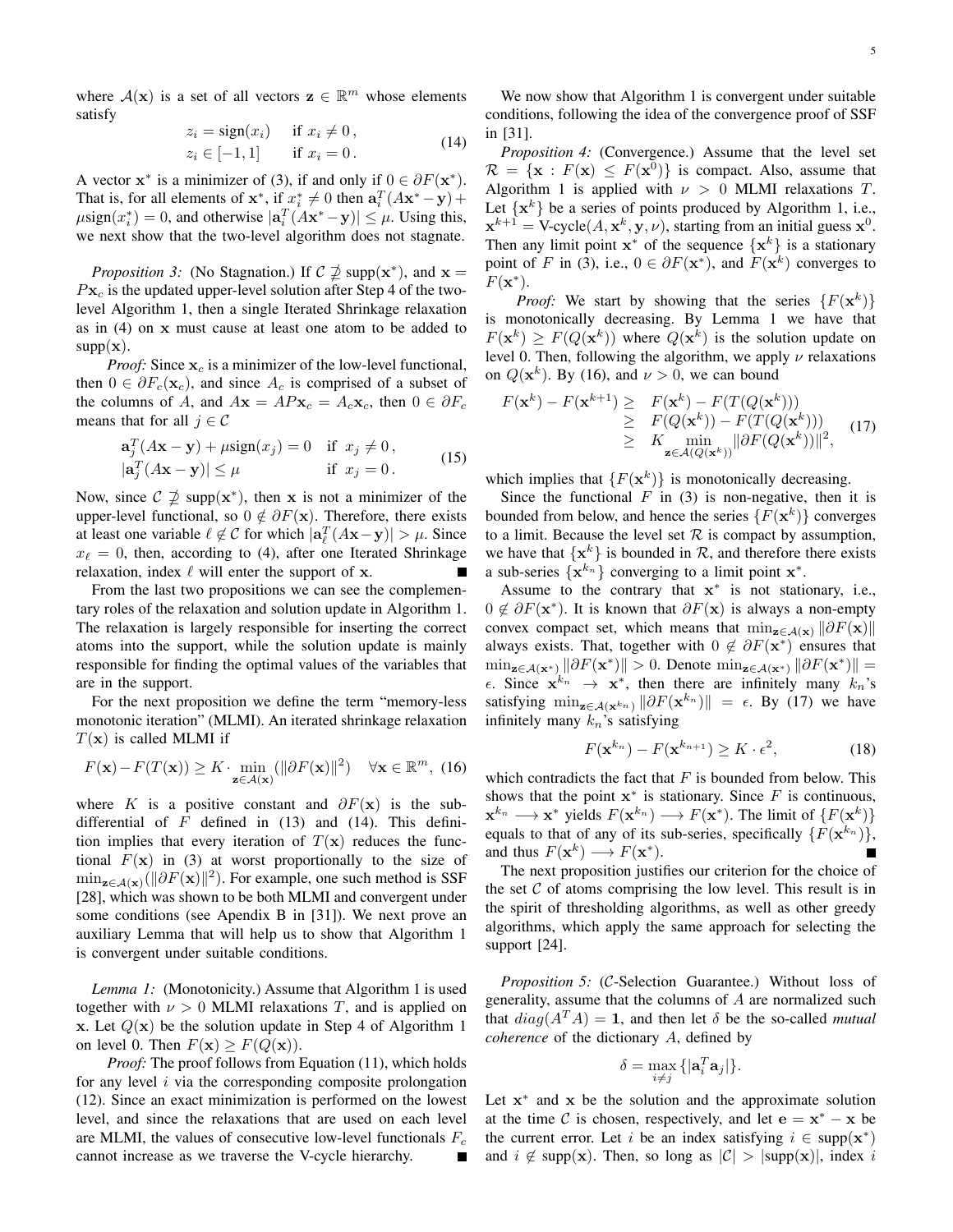$$
|x_i^*| \ge \frac{2\delta}{1+\delta} \|\mathbf{e}\|_1. \tag{19}
$$

*Proof:* The choice of C is based on the likelihood measure. We derive a condition that guarantees that index *i* be included in C prior to *any* index  $\ell$  not belonging to supp $(x^*)$ , i.e.,

$$
|\mathbf{a}_i^T(A\mathbf{x} - y)| > |\mathbf{a}_\ell^T(A\mathbf{x} - y)| \tag{20}
$$

for *any*  $\ell \notin \text{supp}(\mathbf{x}) \cup \text{supp}(\mathbf{x}^*)$ . To this end, we bound the left-hand side of (20) from below and the right-hand side from above, obtaining the condition (19).

Since  $i \in \text{supp}(\mathbf{x}^*)$  and  $0 \in \partial F(\mathbf{x}^*)$ , then  $\mathbf{a}_i^T(A\mathbf{x}^* - \mathbf{y}) + \partial F(A\mathbf{x}^*)$  $\mu$  sign( $x_i^*$ ) is equal to zero and may be subtracted from or added to the left-hand side of (20) yielding

$$
|\mathbf{a}_i^T(A\mathbf{x} - \mathbf{y})| = |\mathbf{a}_i^T A \mathbf{e} + \mu \operatorname{sign}(x_i^*)| =
$$
  

$$
\left| \sum_{j \neq i} (\mathbf{a}_i^T \mathbf{a}_j) e_j + e_i + \mu \operatorname{sign}(x_i^*) \right|,
$$
 (21)

where we have used the fact that the dictionary columns are normalized,  $\mathbf{a}_i^T \mathbf{a}_i = 1$ . Observe that  $e_i = x_i^*$  because  $i \notin$ supp(**x**). Using this, the triangle inequality  $|a + b| \ge |a| - |b|$ , the fact that  $x_i^*$  and  $\mu$  sign( $x_i^*$ ) have the same sign, and the definition of mutual coherence, we obtain

$$
|\mathbf{a}_i^T(A\mathbf{x} - \mathbf{y})| \ge |x_i^*| + \mu - \delta \sum_{j \ne i} |e_j|
$$
  
=  $|x_i^*|(1 + \delta) + \mu - \delta ||\mathbf{e}||_1.$  (22)

Next, we bound from above the right hand side of (20). Since  $\ell \notin \text{supp}(\mathbf{x}^*)$ , there exists a scalar  $z \in [-1,1]$  for which  $\mathbf{a}_{\ell}^T (A \mathbf{x}^* - \mathbf{y}) + \mu \mathbf{z}$  is equal to zero and may be subtracted from or added to the right-hand side. Therefore,

$$
|\mathbf{a}_{\ell}^{T}(A\mathbf{x} - \mathbf{y})| = |\mathbf{a}_{\ell}^{T} A \mathbf{e} + \mu z| \le \delta ||\mathbf{e}||_{1} + \mu,
$$
 (23)

where the last inequality uses  $e_\ell = 0$ . Comparing the bounds (22) and (23), we obtain that  $\mu$  drops out and the condition (20) is guaranteed if (19) is satisfied.

This proposition implies that if the dictionary *A* is far from being degenerate, i.e, *δ ≪* 1, then, as our approximate solution gets better, any atom that contributes significantly to the solution is guaranteed to be chosen to the low-level set *C*.

#### *E. Treatment of the lowest level*

One key component of our algorithm is the treatment of the lowest-level problem, whose dimension is typically the size of the current support. Assuming that in the lowest level of a Vcycle,  $x_c$  is dense and of length  $|\mathcal{C}|$ , the cost of the shrinkage iterations (relaxations) discussed above is *O*(*n|C|*) operations each. Therefore, applying many relaxations for solving the lowest-level problem may be costly. Moreover, although the solution **x** *∗* is normally sparse, there is no such guarantee for **x** throughout the entire solution process. An exact solution might be wasteful if **x** is too dense or if  $C \not\supseteq \text{supp}(\mathbf{x}^*)$ .

Following the above reasoning, we limit the number of relaxations done on the lowest level to balance between cost and efficiency of the V-cycle. We aim to apply relaxations only until we increase the accuracy of  $x_c$  by some order of magnitude compared to the initial  $x_c$  on that lowest level. More specifically, we apply relaxations until the value of the expression  $\|\mathbf{x}_c - \mathcal{S}_{\mu}(\mathbf{x}_c + A_c^T(\mathbf{y} - A\mathbf{x}_c))\|$  becomes 10 times smaller than it is initially on the lowest level. We found that this ratio balances well between the cost and efficiency of the V-cycles.

In addition, we explicitly limit the number of iterations proportionally to the cost ratio between a highest level relaxation and the lowest level relaxation, i.e.,  $\frac{m}{|C|}$ . Thus, the cost of the lowest-level solution will not exceed the cost of several high-level relaxations. In our tests, we apply at most  $5\left[\frac{m}{|C|}\right]$  relaxations which cost roughly the same as 10 high level relaxations.

## *F. A gradual initialization—"full multilevel cycle"*

Our strategy aims at limiting the support of **x** throughout the solution process, thus saving unnecessary computations. The key problem is that if we initialize the solution process with  $x = 0$ , and do a shrinkage iteration of the form (4), then many atoms will enter the support because of the rather large residual. This might happen with most shrinkage methods. Our way to prevent this from happening is to start our solution process from the bottom, instead of the top. That is, initialize  $x = 0$ , choose a small set of atoms that are most likely to be in  $supp(x^*)$  (as in section III-B), and solve the reduced problem (8). Then, gradually enlarge the relevant set of columns, and apply a V-cycle for each level. This strategy, together with the exact solution of the lowest-level problem, is expected to maintain a sparse **x** throughout the solution process. Figure 1 and Algorithm 2 describe this approach. A similar strategy is used in multigrid methods and is called a "full multigrid algorithm" (FMG) [43]. The input parameters for Algorithm 2 are identical to those of Algorithm 1.

Algorithm: F-cycle $(A, x, y, \nu)$ 1) Choose  $C =$  likely( $\lfloor m/2 \rfloor$ ) and define *P*. 2) Define  $A_c = AP$  and restrict  $\mathbf{x}_c = P^T \mathbf{x}$ .

- 3) If  $|\mathcal{C}| < 2m_{min}$ , solve the problem (8).
- Else  $\mathbf{x}_c \leftarrow \mathbf{F}\text{-cycle}(A_c, \mathbf{x}_c, \mathbf{y}, \nu)$  % Recursive call  $\mathbf{x}_c \leftarrow \mathbf{V}\text{-cycle}(A_c, \mathbf{x}_c, \mathbf{y}, \nu)$  % Algorithm 1
- 4) Prolong solution:  $\mathbf{x} \leftarrow P\mathbf{x}_c$ .
- 5) Apply  $\nu$  relaxations:  $\mathbf{x} \leftarrow Relax(A, \mathbf{x}, \mathbf{y})$ .
	- Algorithm 2: Full multilevel cycle initialization.



Fig. 1. Full multilevel cycle initialization.

'*↘*' refers to choosing *C* and reducing the problem, '' refers to performing a lowest-level solve, '*↗*' refers to prolonging the solution, and '*•*' refers to applying *ν* relaxations.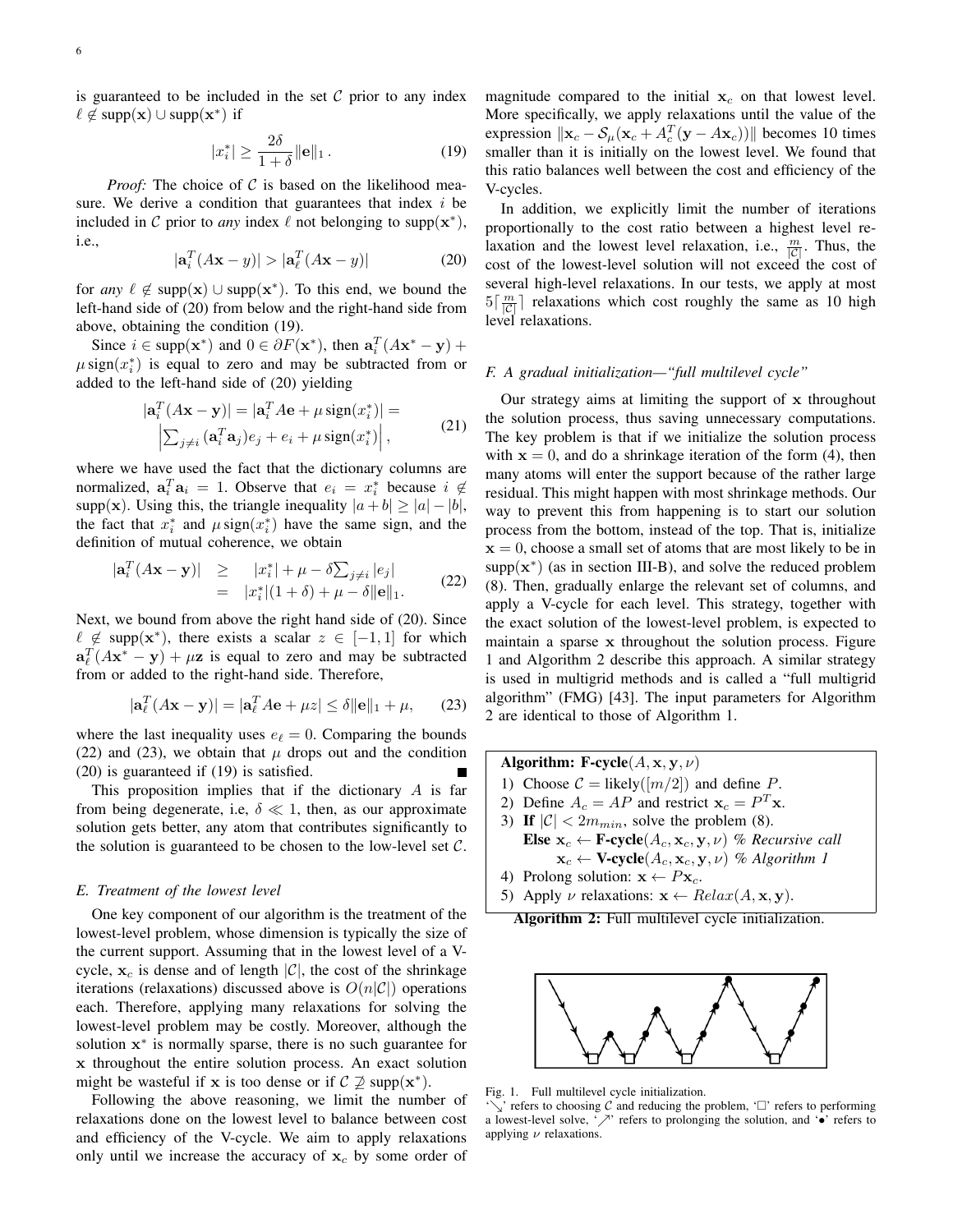## *G. A note on implementation*

Algorithm 1 is presented in a rather symbolic way. In practice, we do not explicitly construct either the prolongations *P* or the low-level operators *Ac*. Instead, we use a single vector **x** and at low levels we address only the indices of **x** belonging to that level. This saves the need to store and extract the dynamic hierarchy of low-level matrices which usually changes from one V-cycle to the next. This also lets us apply multiple-point methods (such as SESOP, CG and TwIST) on consecutive approximations from *different* levels (i.e., while traversing up the V-cycle). This approach, however, requires the ability to efficiently multiply a vector by  $A_c^T$ using *A* and the subset *C* (in  $n|C|$  operations). Similarly, since **x** is sparse, for all the methods we compute *A***x** while ignoring the zero entries of **x** (i.e., in *n∥***x***∥*<sup>0</sup> operations). In MATLAB, for example, the latter can be achieved by storing **x** in a sparse data structure, but the former needs to be programmed manually.

In our multilevel algorithm, we do not perform any significant computations besides the relaxations and lowest-level solution. Most importantly, we do not calculate the likelihood vector  $A<sup>T</sup>(A**x** – **y**)$  for choosing *C*. Instead, we use the likelihood vector that corresponds to **x** before the last relaxation, which is calculated inside that relaxation as a byproduct. We assume that the slight change in the likelihood vector as a result of the relaxations does not justify the extra computational cost.

#### IV. NUMERICAL RESULTS

In this section we compare the performance of several known shrinkage methods to our multilevel framework. We run the shrinkage iterations until the method-independent condition,

$$
\|\mathbf{x} - \mathcal{S}_{\mu}(A^T(\mathbf{y} - A\mathbf{x}))\| / \|\mathbf{x}\| < 10^{-5},
$$
 (24)

is satisfied. This condition is taken from [54] and is related to the size of  $\min_{\mathbf{z} \in \mathcal{A}(\mathbf{x})} \{||\partial F(\mathbf{x})||\}$ . We do not require extreme accuracy because our aim is only to discover the support of the minimizer for the reason described in Section II. In practice, all solutions achieved by all algorithms in our tests correspond to functional values which are identical up to several significant digits and have an essentially identical support size, which justifies this convergence criterion. Once this convergence criterion is satisfied, a debiasing phase is performed, where the norm  $||Ax - y||_2$  is minimized with respect only to the non-zeros in the minimizer of (3).

The "one-level" methods that we show in our comparison include Coordinate Descent (CD) [39], [40]; Parallel Coordinate Descent (PCD) [30], [31], [35]; acceleration of PCD by SESOP [31], [35] and non-linear CG as described above (denoted by SESOP1 and CG, respectively); we also test GPSR-Basic (GPSR) and GPSR-BB (non-monotone) [36], TwIST [32] and SpaRSA (monotone, BB variant)[38].

For PCD, CG, and SESOP, we used the exact linesearch procedure of [34]. We also accelerated CD by a linesearch, seeking a parameter  $\alpha \geq 1$  as in (5). We denote this method by  $CD^+$ .

Within our multilevel framework we use  $CD^+$  and CG. These are used both as relaxations and lowest-level solvers, and are denoted by ML-CD and ML-CG respectively. In some cases, we show our multilevel framework with  $CD^+$  as a relaxation and CG-PCD as a low-level solver, and denote this option by ML-CD/CG.

For the methods of GPSR, SpaRSA, and TwIST, we used the default parameters suggested in the original papers and adapted the authors' MATLAB software for our tests. All the rest of the methods are implemented in MATLAB with certain procedures in the mex framework, including the linesearch, CD iteration,  $A$ **x** and  $A_c^T$ **y** multiplications. The matrix-vector multiplications in mex were also parallelized using the OpenMP library, which enhanced their calculation timings so that they are comparable to MATLAB's internal parallelization. Our parallel implementation of CD was not as fruitful because CD is sequential.

We perform four synthetic experiments using dense explicit dictionaries. In each of these we first generate a random, normally distributed dictionary,

$$
A \in \mathbb{R}^{n \times m} \text{ s.t } a_{ij} \sim N(0, 1), \tag{25}
$$

and normalize its columns. Following this, we uniformly generate a support  $S_0$  from all possible supports of size [0.1*n*]. Then, a vector  $s_0$  is generated with normally distributed values in the indices corresponding to  $S_0$  and zeros elsewhere and a clean signal is generated by  $A\mathbf{s}_0$ , normalized such that *∥A***s**0*∥<sup>∞</sup>* = 1. Next, we add random Gaussian noise obtaining the noisy signal,

$$
y = As_0 + n, \tag{26}
$$

with  $\mathbf{n} \sim N(0, \sigma^2 I)$ . In all our experiments we set the noise level to  $\sigma = 0.02$ . Because our experiments are randomly generated, each one is repeated 15 times, and the results are averaged and rounded. As in [54], our aim is only to examine the cost of computing the solution of (3), and not to measure the relation of its minimizer to the original sparse vector  $\mathbf{s}_0$ used to generate **y**.

The description above relates to our first experiment. A similar matrix is used in [54], [35], denoted by  $K^{(2)}$ . In the second experiment, taken from [55], the elements of *A* in (25) are replaced by  $\pm 1$  according to their signs, and the columns are normalized.

In the third experiment, we manipulate the singular values of *A* in (25) to make it highly ill-conditioned, with a conditionnumber of about  $10^{10}$ . As before, we finalize the generation of the dictionary by normalizing its columns. A similar example is used in [54], [35], denoted by  $K^{(4)}$ . Figure 2 shows an example of the singular values of a dictionary *A*.



Fig. 2. The singular values of the matrix  $A$  with  $n = 512$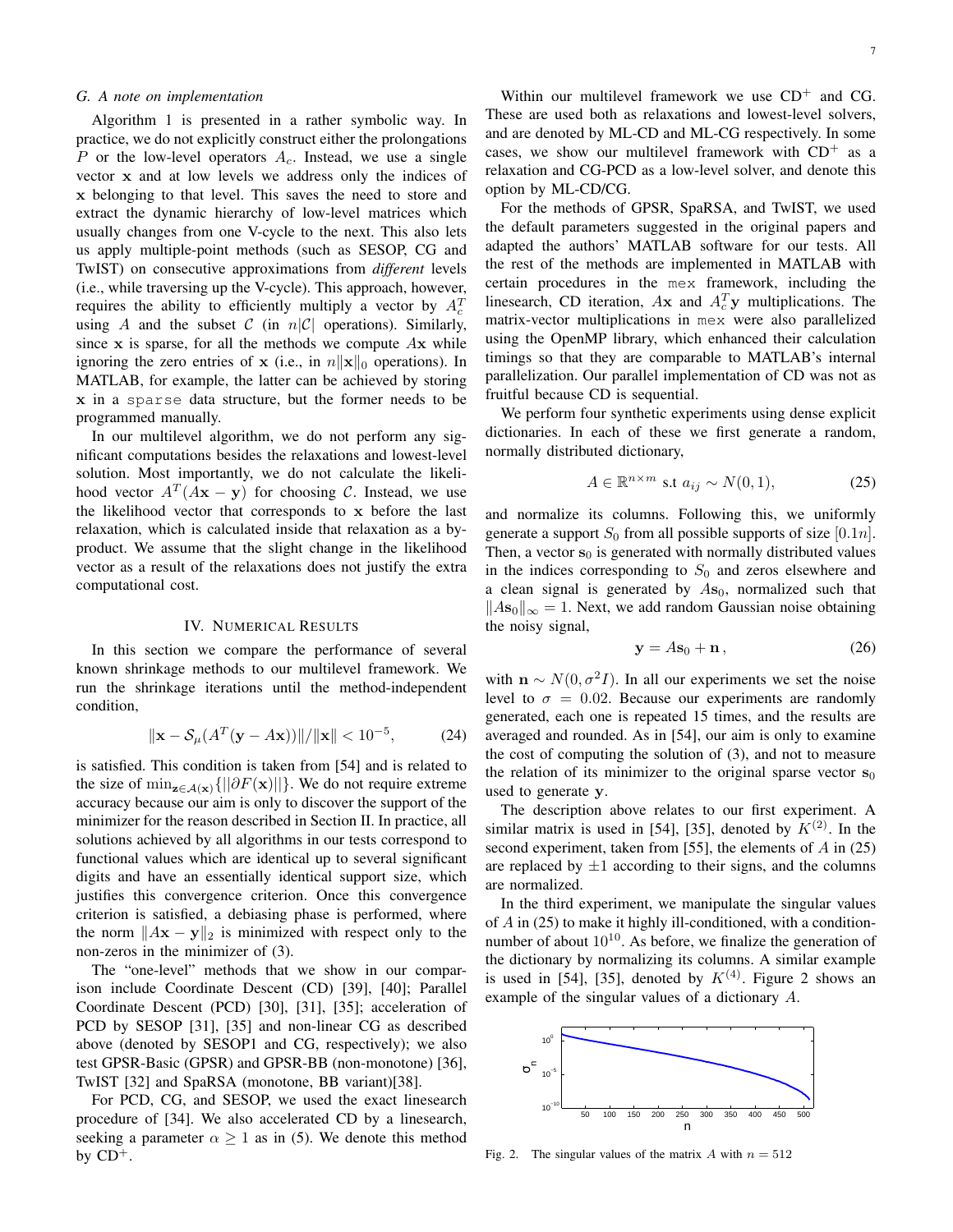In the fourth experiment we use a matrix that is similar to the  $K^{(3)}$  matrix in [54]. The aim is to construct a matrix that is problematic for our solvers, even though it is wellconditioned. The construction is as follows: Let  $U_1 \Sigma_1 V_1^T$  be the SVD decomposition of *A* in (25) (after normalizing its columns). Let  $A_1$  be the sub-matrix of  $A$  comprised of its first  $\lceil 0.55m \rceil$  columns. Let **v** be the last column of  $A_1$ . Define:  $A_2 = [A_1 | v1^T + 0.05B]$ , where 1 is a vector of all ones, and *B* is a random matrix of size  $n \times (m - [0.55m])$  like (25), with normalized columns. Let  $U_2 \Sigma_2 V_2^T$  be the SVD decomposition of *A*2, and then define the final matrix *A* for this experiment as  $U_2 \Sigma_1 V_2^T$ . This matrix has the favorable spectrum of (25) and the problematic singular vectors of  $A_2$ .

In the tables below, each test is described by two numbers: the mean number of iterations—relaxations or V-cycles—and (in brackets) the number of work-units. Each work-unit stands for *mn* floating point multiplications. We show these workunits in order to compare the multilevel method, that requires only a few albeit expensive cycles, with the shrinkage methods, that require many cheap iterations. We count all the operations preformed in all the algorithms. We note that the two most significant operations are

- 1) Multiplying *A<sup>T</sup>* **y**—costs *mn* operations, (a single workunit). Multiplying  $A_c^T$ **y** costs  $n|\mathcal{C}|$  operations.
- 2) Multiplying  $A$ **x**—costs  $n||\mathbf{x}||_0$  with  $||\mathbf{x}||_0$  as in (1). Similarly, multiplying  $A_c$ **x**<sub>*c*</sub> costs  $n||\mathbf{x}_c||_0$  operations.

For some of the runs (with the largest  $n = 2048$ ) we also show the average solution time measured by MATLAB's  $t$  ic and toc mechanism. We note, however, that such timings depend on many variables that are not algorithmic (MATLAB compilation and parallel procedures, cache usage, memory usage, indexing etc.). The experiments were performed using MATLAB R2011b on a machine with an Intel core i7 quadcore CPU with 8 GB of RAM memory, running Windows 7.

The tables contain three parts. The upper section shows the influence of *n*, the middle part shows the influence of *m*, and the lower part shows the influence of  $\mu$ . We use multilevel V-cycles with only one relaxation applied in each level  $(\nu = 1)$ . The multilevel process is initialized with a single full multilevel cycle (Algorithm 2) starting from  $x = 0$ . The one-level methods (excluding  $CD<sup>+</sup>$ ) are initially accelerated by the warm-start (or continuation) strategy of [38] with parameter  $\xi = 0.3$ . The tables also show the support size of the minimizer, *∥***x** *<sup>∗</sup>∥*0, and improvement in signal-to-noise ratio defined as

$$
\text{ISNR} = 10 \log_{10} \left( \frac{\|A\mathbf{s}_0 - \mathbf{y}\|_2^2}{\|A\mathbf{s}_0 - A\mathbf{x}^*\|_2^2} \right),
$$

that was achieved *after* the debiasing phase. Here,  $A\mathbf{s}_0$  is the *clean signal* used in (26) to generate **y**. The higher this value is, the better is the denoised reconstruction. As noted above, the *∥***x** *<sup>∗</sup>∥*<sup>0</sup> and ISNR measures are both almost identical for all the convergent algorithms.

## *A. Experiment 1: Well-conditioned random A*

Table I summarizes the results for the first problem. Because *A* is such that every one of its sub-matrices is wellconditioned, we find that all methods perform relatively well.

For all the one-level results, the cost in work-units is similar to the number of iterations, implying that most of the work in each iteration is spent on computing  $A<sup>T</sup>$ **r** (which costs 1 workunit). The second significant operation in terms of cost is the multiplication *A***x**, which is performed in  $n||\mathbf{x}||_0$  operations (approximately  $\frac{\|\mathbf{x}\|_0}{m}$  work units). Most one-level methods are comparable in their performance (iterations and timings), with an edge to  $CD^+$  (CD + linesearch). However, CD requires each column of *A* separately, which is problematic in terms of parallelization and handling composite dictionaries as in (10). SESOP1, which does not appear in the table, performs similarly to CG.

The multilevel acceleration for CG reduces the solution work-units by up to 50% or so compared to CG, while with  $CD^+$  the multilevel speedup is only about 20%. In terms of timings, our implementation of ML has some overhead, therefore, the timings show a slightly smaller advantage than the work-units. In that respect, the cost per iteration of  $CD<sup>+</sup>$ is higher than that of the others due to the lack of efficient parallelization.

The values of the ISNR measures show that the noise level is indeed reduced in these experiments. The ISNR values in the lower section of the table show that if we choose  $\mu$  too low, then the efficiency of the reconstruction decreases.

# *B. Experiment 2: Random ±*1 *entries A*

Table II summarizes the results for the second problem, which involves a matrix with random *±*1 entries. Although *A* is random as in the previous problem, it is clear that this problem is more challenging, as all the methods require more iterations to converge.

Unlike the previous case, the  $CD<sup>+</sup>$  method does not have an advantage over the rest of the one-level methods in terms of iterations and work-units. The PCD and SESOP1 methods (omitted from the table) exhibit performance similar to SpaRSA and CG, respectively; GPSR-BB was outperformed by GPSR and TwIST in this test case.

The multilevel acceleration significantly improves the performance of  $CD<sup>+</sup>$ , while it only slightly accelerates CG. This is partly a result of an increased support of **x** during the course of the iterations. Applying ML-CD/CG (which uses CD instead of CG as a relaxation) overcomes this and improves the performance of ML. In terms of timings ML-CD/CG is clearly the favorite. The ISNR measures for this test case are similar to those of the previous one.

#### *C. Experiment 3: ill-conditioned A*

In this experiment we use the matrix *A* with the manipulated singular values. Most sub-matrices of *A* are also ill-conditioned, but not necessarily with a similar condition number.

Regarding the one-level methods, again, Table III shows that the  $CD<sup>+</sup>$  method is more effective than the rest of the one-level methods. The PCD and GPSR methods (not shown) did not converge after 4000 iteration and were outperformed by the rest of the methods. The '—' sign indicates that convergence was not reached after 3000 iterations in most of the tests.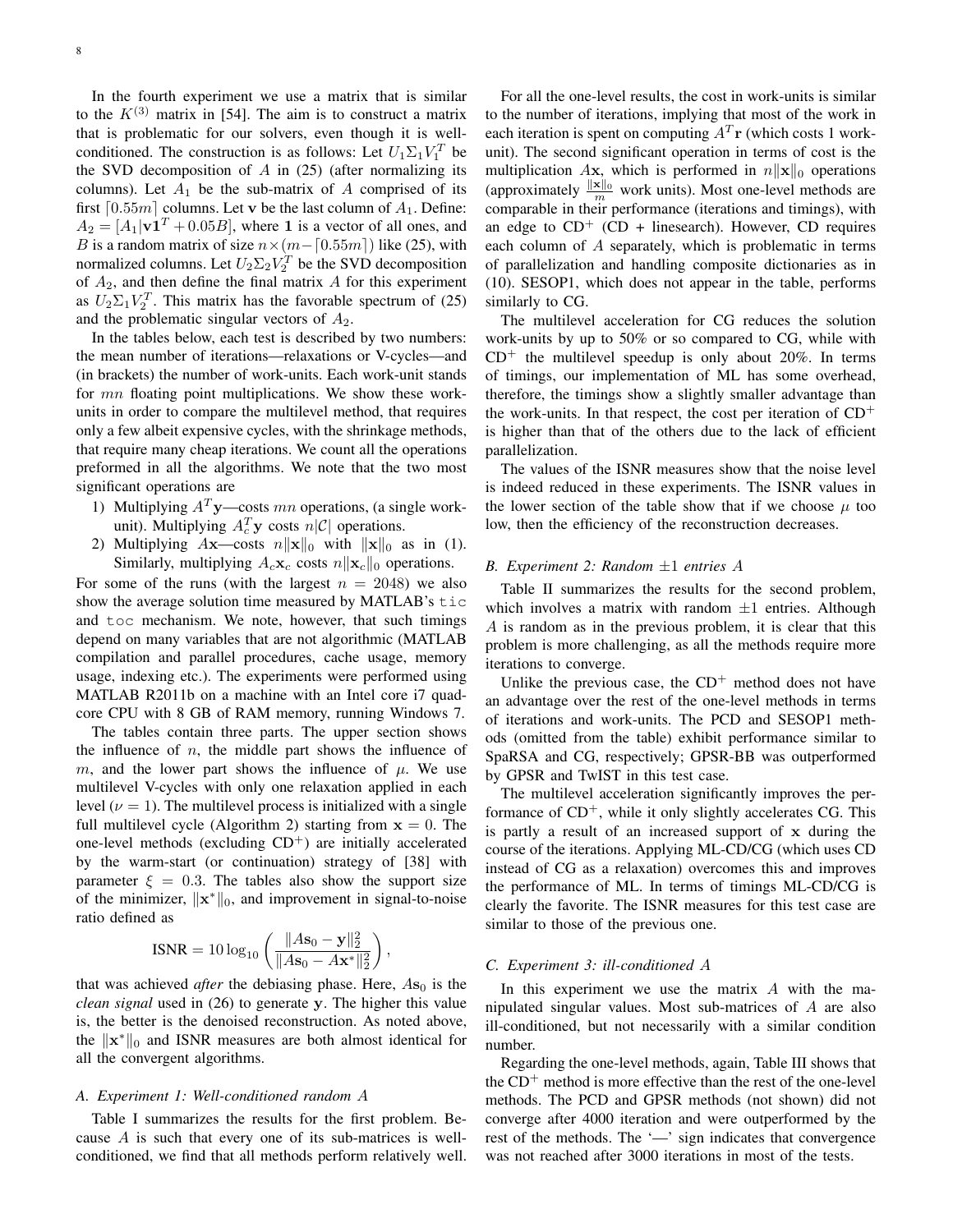| $\boldsymbol{n}$ | m   | u         | $\mathbf{x}^*$ $\ _0$ | <b>ISNR</b> | $CD^+$     | ML-CD      | PCD        | CG         | ML-CG   | SpaRSA     | GPSR-BB    | TwIST      | GPSR       |
|------------------|-----|-----------|-----------------------|-------------|------------|------------|------------|------------|---------|------------|------------|------------|------------|
| 256              | 4n  | $4\sigma$ | 35.2                  | 5.2         | 17.1(23)   | 2.5(17)    | 44.3(49)   | 36.8(43)   | 2.9(21) | 36.8(43)   | 41.5(48)   | 56.6(67)   | 38.8(43)   |
| 512              | 4n. | $4\sigma$ | 70.3                  | 5.4         | 16.8(23)   | 2.6(17)    | 43.5(49)   | 34.6(42)   | 2.9(21) | 37.3(43)   | 40.7(47)   | 57.3(69)   | 39.1(44)   |
| 1024             | 4п  | $4\sigma$ | 139.8                 | 5.4         | 16.8(25)   | 2.7(20)    | 43.5(51)   | 36.7(46)   | 3.0(24) | 37.0(45)   | 40.2(49)   | 59.4(73)   | 38.8(46)   |
| 2048<br>4n       |     |           | 279                   | 5.2         | 16.5(29)   | 2.9(24)    | 43.3(56)   | 35.7(49)   | 3.0(28) | 37.4(50)   | 40.5(54)   | 60,7(79)   | 39.7(52)   |
|                  |     | $4\sigma$ |                       |             | $0.38$ sec | $0.32$ sec | $0.60$ sec | $0.50$ sec | 0.31sec | $0.50$ sec | $0.55$ sec | $0.79$ sec | $0.55$ sec |
| 1024             | 2n  | $4\sigma$ | 17.9                  | 6.3         | 13.6(24)   | 2.8(23)    | 36.9(47)   | 32.3(44)   | 3.0(26) | 31.7(42)   | 32.9(43)   | 53.5(72)   | 33.7(43)   |
| 1024             | 6n  | $5\sigma$ | 125.5                 | 4.8         | 16.2(20)   | 2.3(14)    | 40.7(45)   | 33.8(40)   | 3.0(18) | 35.7(41)   | 38.7(44)   | 67.3(76)   | 37.6(42)   |
| 1024             | 8n  | $5\sigma$ | 144.9                 | 4.6         | 18.4(22)   | 2.6(15)    | 46.9(51)   | 40.3(46)   | 3.0(19) | 41.6(47)   | 46.9(54)   | 76.7(87)   | 43.5(48)   |
| 1024             | 4n. | $5\sigma$ | 18.5                  | 5.2         | 15.1(20)   | 2.6(17)    | 39.7(45)   | 32.3(39)   | 2.9(20) | 34.3(41)   | 36.5(43)   | 57.4(68)   | 35.6(41)   |
| 1024             | 4n  | $3\sigma$ | 182.7                 | 4.0         | 19.7(34)   | 2.9(26)    | 51.6(64)   | 43.9(58)   | 3.2(32) | 44.5(57)   | 47.7(61)   | 65.3(85)   | 46.9(58)   |
| 1024             | 4п  | $2\sigma$ | 298.0                 | 2.0         | 25.7(58)   | 3.1(44)    | 65.3(93)   | 55.2(84)   | 3.9(56) | 52.3(81)   | 54.9(83)   | 80.9(122)  | 57.7(85)   |

TABLE I EXPERIMENT 1: WELL-CONDITIONED *A*. MEAN NUMBERS OF ITERATIONS (WORK-UNITS IN BRACKETS). THE AVERAGE TIMINGS ARE FOR *n* = 2048.

| $\boldsymbol{n}$ | m  | u         | $\mathbf{ x}^*  _0$ | <b>ISNR</b> | $CD+$               | ML-CD    | CG        | ML-CG    | ML-CD/CG | SpaRSA   | TwIST      | <b>GPSR</b>         |
|------------------|----|-----------|---------------------|-------------|---------------------|----------|-----------|----------|----------|----------|------------|---------------------|
| 256              | 4n | $4\sigma$ | 37.0                | 5.8         | 55.4(66)            | 3.5(29)  | 60.0(85)  | 3.7(60)  | 3.5(42)  | 101(133) | (73(238))  | 136(156)            |
| 512              | 4n | $4\sigma$ | 68.7                | 5.2         | 103(117)            | 4.6(42)  | 68.5(99)  | 4.4(90)  | 3.9(57)  | 135(193) | 234(314)   | 235(266)            |
| 1024             | 4n | $4\sigma$ | 132.3               | 5.3         | 238(258)            | 4.8(47)  | 86.5(132) | 4.8(101) | 3.8(57)  | 201(304) | 326(421)   | 438(493)            |
| 2048             | 4n | $4\sigma$ | 268.9               | 5.2         | 711(754)            | 5.7(86)  | 106(175)  | 5.9(150) | 4.1(75)  | 338(557) | 519(746)   | 951(1082)           |
|                  |    |           |                     |             | 13.7 <sub>sec</sub> | 1.34sec  | 1.70sec   | .66sec   | 0.82sec  | 5.88sec  | $6.91$ sec | 12.9 <sub>sec</sub> |
| 1024             | 2n | $4\sigma$ | 117.8               | 6.5         | 203(231)            | 4.9(57)  | 70.6(112) | 4.3(85)  | 3.7(53)  | 152(238) | 247(401)   | 329(382)            |
| 1024             | 6n | $5\sigma$ | 126.3               | 5.0         | 214(226)            | 4.9(37)  | 88.2(131) | 4.4(88)  | 3.8(47)  | 207(304) | 377(482)   | 427(473)            |
| 1024             | 8n | $5\sigma$ | 143.1               | 4.3         | 263(275)            | 5.1(34)  | 95.4(135) | 4.9(83)  | 3.7(40)  | 225(325) | 475(588)   | 536(585)            |
| 1024             | 4n | $5\sigma$ | 113.8               | 4.7         | 187(200)            | 4.9(39)  | 73.9(110) | 4.5(90)  | 3.7(45)  | 172(252) | 326(440)   | 374(417)            |
| 1024             | 4n | $3\sigma$ | 170.5               | 4.5         | 375(416)            | 5.5(76)  | 98.9(157) | 5.9(154) | 4.1(80)  | 243(393) | 366(514)   | 569(645)            |
| 1024             | 4n | $2\sigma$ | 268.3               | 2.3         | 684(773)            | 6.0(133) | 123(197)  | 8.1(204) | 4.7(106) | 308(513) | 448(732)   | 983(1128)           |

TABLE II

EXPERIMENT 2: RANDOM *±*1 ENTRIES *A*. MEAN NUMBERS OF ITERATIONS (WORK-UNITS IN BRACKETS). THE AVERAGE TIMINGS ARE FOR *n* = 2048.

| $\boldsymbol{n}$ | m  | $\mu$     | $\ \mathbf{x}^*\ _0$ | <b>ISNR</b> | $CD+$    | ML-CD    | CG         | ML-CG     | ML-CD/CG | SESOP1              | SpaRSA     | TwIST      |
|------------------|----|-----------|----------------------|-------------|----------|----------|------------|-----------|----------|---------------------|------------|------------|
| 256              | 4n | $1\sigma$ | 39.7                 | 3.8         | 573(630) | 7.6(101) | 710(850)   | 6.7(184)  | 5.5(154) | 713(900)            | 1941(2279) | 2980(3348) |
| 512              | 4n | $1\sigma$ | 78.1                 | 3.7         | 591(646) | 7.2(115) | 936(1103)  | 8.0(240)  | 5.4(175) | 901(1096)           | 2416(2813) | 3643(4122) |
| 1024             | 4n | $1\sigma$ | 153.3                | 4.0         | 569(624) | 7.7(107) | 1049(1218) | 7.6(222)  | 6.0(185) | 1012(1168)          | 2542(2886) |            |
| 2048             |    | Iσ        | 293                  | 4.4         | 635(701) | 7.5(111) | 1276(1431) | 8.6(252)  | 6.1(202) | 1251(1428)          | 2995(3373) |            |
|                  | 4n |           |                      |             | 12.5sec  | 1.7sec   | $16.0$ sec | $2.4$ sec | 1.6sec   | 17.3 <sub>sec</sub> | 37.5sec    |            |
| 1024             | 2n | $1\sigma$ | 169.3                | 3.8         | 406(491) | 5.7(143) | 779(986)   | 10.0(298) | 6.9(221) | 761(968)            | 1701(2116) | 1383(1788) |
| 1024             | 6n | $1\sigma$ | 142.6                | 4.3         | 659(700) | 5.7(76)  | 1164(1292) | 6.6(177)  | 5.1(154) | 1136(1279)          | 2897(3193) |            |
| 1024             | 8n | $1\sigma$ | 139.1                | 4.5         | 774(809) | 6.1(68)  | 1347(1496) | 5.9(164)  | 5.3(144) | 1316(1457)          | 3340(3633) |            |
| 1024             | 4n | $4\sigma$ | 107.3                | $-0.4$      | 213(228) | 4.8(34)  | 398(446)   | 5.2(76)   | 4.7(66)  | 385(432)            | 784(857)   | 1267(1388) |
| 1024             | 4n | $3\sigma$ | 18.9                 | 0.7         | 276(297) | 5.2(43)  | 482(542)   | 5.2(101)  | 4.9(89)  | 485(551)            | 931(1027)  | 1906(2092) |
| 1024             | 4n | $2\sigma$ | 132.1                | 1.7         | 363(395) | 6.2(63)  | 692(796)   | 5.6(145)  | 5.3(134) | 696(797)            | 1427(1589) | 3039(3359) |

TABLE III

EXPERIMENT 3: ILL-CONDITIONED *A*. MEAN NUMBERS OF ITERATIONS (WORK-UNITS IN BRACKETS). THE AVERAGE TIMINGS ARE FOR *n* = 2048.

Table III also shows that now the multilevel algorithm significantly reduces the cost of the solution, compared to the one-level methods. In most cases, the cost of the ML method is about 15%-25% of the cost of the 1L methods in terms of work-units and timings. The Results of ML-CD/CG are slightly better than those of ML-CG.

In the upper section (growing *n*), all methods show quite scalable performance in the work-unit measure. In the second section (growing *m*), it is seen that the problem becomes harder as *m* grows, since there are more possible supports and more room for error. The ML versions, however, appear quite scalable in their work-unit cost with respect to the growing redundancy (*m*) of the dictionary. In the third section, where different values of  $\mu$  are used, one can see the loss of scalability of the methods with respect to the support size. Asymptotically, bigger supports yield bigger effective matrices and also a bigger condition number. Furthermore, finding the true support becomes a much harder task.

The values of ISNR for this test case are lower than those in the previous two cases, indicating that the noise reduction using the  $l_1$  regularization is somewhat less effective for this ill-conditioned dictionary.

#### *D. Experiment 4: well-conditioned A with similar columns*

Our last experiment involves a matrix *A* that consists of two types of columns: those that belong to the random part  $(A_1)$ , and those that belong to the other, replicated part. If the support of the true solution has only columns from  $A_1$ , the effective matrix  $A<sub>S</sub>$  is well-conditioned and the solvers handle it well. However, if the support has columns from both sections, then *A<sup>S</sup>* is most likely ill-conditioned even though *A* is not.

Table IV shows the results for this problem. Again, as in the second test case,  $CD<sup>+</sup>$  has no advantage over the rest of the one-level methods. Because the support sub-matrix *A<sup>S</sup>* is ill-conditioned, the CG and SESOP methods outperform the rest of the one-level methods. This corresponds to CG outperforming all one-point iterations for quadratic problems. The results of PCD (omitted) are similar to those of GPSR. GPSR-BB and TwIST were outperformed by all the other methods.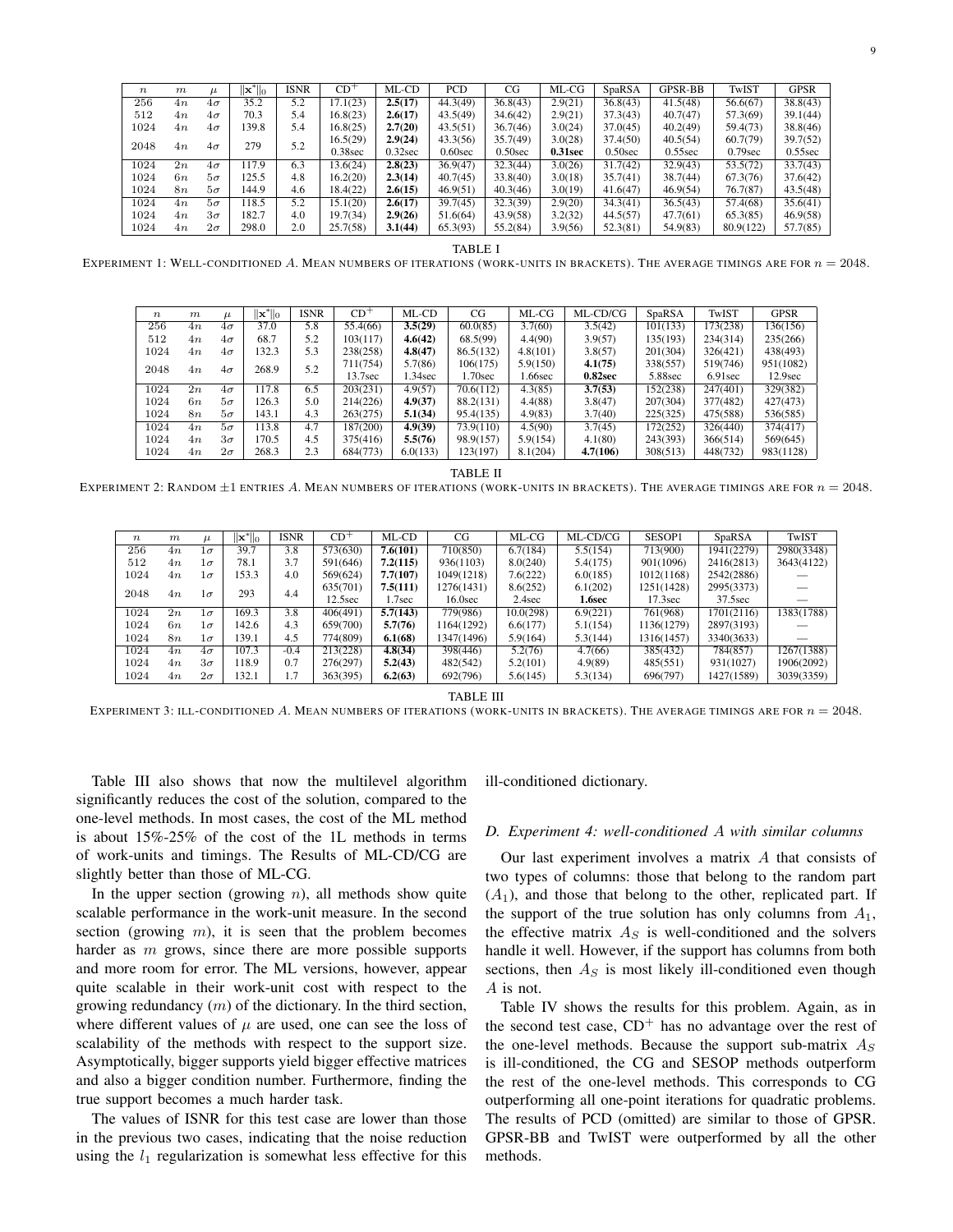| $\boldsymbol{n}$ | $\boldsymbol{m}$ | u         | $\mathbf{x}^*$ lo | <b>ISNR</b> | $CD^+$     | ML-CD     | CG       | $ML-CG$   | ML-CD/CG | SESOP1    | SpaRSA     | <b>GPSR</b> |
|------------------|------------------|-----------|-------------------|-------------|------------|-----------|----------|-----------|----------|-----------|------------|-------------|
| 256              | 4n               | $4\sigma$ | 26.8              | 2.5         | 1323(1392) | 8.5(123)  | 462(575) | 7.3(117)  | 4.1(47)  | 426(556)  | 1552(2097) | 2025(2222)  |
| 512              | 4n               | $4\sigma$ | 44.9              | 3.6         | 2411(2497) | 10.9(202) | 635(768) | 9.7(167)  | 5.0(50)  | 586(731)  | 2382(3144) | 2653(2913)  |
| 1024             | 4n               | $4\sigma$ | 76.0              | 3.6         | 2460(2526) | 12.0(204) | 695(839) | 9.1(154)  | 4.9(48)  | 719(903)  | 3029(4057) | 2921(3320)  |
|                  |                  |           | 148               | 3.7         | 2738(2800) | 13.9(263) | 817(969) | 11.6(206) | 5.3(49)  | 944(1177) | 3268(4528) | 3412(3974)  |
| 2048             | 4n               | $4\sigma$ |                   |             | 51.6sec    | 4.4sec    | 11.3sec  | $2.4$ sec | 0.58sec  | 14.2sec   | 48.4sec    | 48.9        |
| 1024             | 2n               | $4\sigma$ | 66.7              | 2.4         | 1651(1727) | 14.5(221) | 353(437) | 6.7(101)  | 4.2(38)  | 345(436)  | 1441(1980) | 1918(2134)  |
| 1024             | 6n               | $4\sigma$ | 84.5              | 3.4         | 2216(2263) | 15.7(166) | 765(906) | 9.4(160)  | 5.3(39)  | 827(1023) | 3066(4140) | 3226(3652)  |
| 1024             | 8n               | $4\sigma$ | 88.9              | 3.1         | 2210(2248) | 11.3(98)  | 692(804) | 8.6(127)  | 4.7(35)  | 776(963)  | 3098(4298) | 3032(3491)  |
| 1024             | 4n               | $5\sigma$ | 67.6              | 2.8         | 2320(2377) | 8.3(123)  | 623(739) | 7.9(124)  | 4.8(37)  | 645(797)  | 2621(3443) | 2731(3058)  |
| 1024             | 4n               | $3\sigma$ | 106.5             | 2.5         | 2154(2227) | 15.0(293) | 787(955) | 10.1(182) | 5.5(61)  | 823(1034) | 3125(4341) | 3345(3840)  |
| 1024             | 4n               | $2\sigma$ | 210.3             | 1.3         | 1886(2006) | 22.1(389) | 801(997) | 12.4(274) | 5.6(91)  | 832(1068) | 2889(4292) | 3352(4011)  |

TABLE IV

EXPERIMENT 4: WELL-CONDITIONED *A* WITH SIMILAR COLUMNS. MEAN NUMBERS OF ITERATIONS (WORK-UNITS IN BRACKETS). THE AVERAGE TIMINGS ARE FOR  $n = 2048$ .

Here we have an interesting case for the multilevel approach. As the  $CD<sup>+</sup>$  iteration is not very efficient, neither is the lowest-level solution of ML-CD. Because we limit the number of iterations on the lowest levels, the ML-CD method requires a few more cycles to converge. Compared to that, we see that ML-CD/CG outperforms the other ML options, showing that the CD iteration is better than CG as a relaxation even though it is far inferior as a solver.

Again, the values of ISNR for this test case are relatively low, but other choices of  $\mu$  lead to lower values of ISNR. Thats is, the noise is reduced as effectively as possible via the solution of (3).

#### *E. Discussion*

The multilevel approach enhances the performance of onelevel shrinkage iterations in almost all our tests. We note that any iterated shrinkage method can be incorporated in our ML framework. Generally, the best option that we found is ML-CD/CG (ML with  $CD<sup>+</sup>$  as relaxation and CG as lowest-level solver). That is because the CD iteration updates the entries  $x_i$  one by one and updates the residual accordingly, so it does not have a tendency to fill **x** with a large number of non-zeros which would harm the efficiency of ML. CG, on the other hand, is generally better at handling ill-conditioned matrices and therefore it is a more robust lowest-level solver.

The one-level methods that we tested behaved differently in the different problems. Overall, the best results were obtained by  $CD^+$ , CG, SESOP1 and SpaRSA. On top of the disadvantages of CD mentioned earlier (evident in its timings), it may struggle when the effective sub-matrix  $A<sub>S</sub>$  is ill-conditioned.

## V. CONCLUSIONS AND FUTURE RESEARCH

A multilevel approach is introduced for the solution of (3) when the matrix *A* is given explicitly. The new method takes advantage of the typically sparse representation of the signal by gradually ignoring ostensibly irrelevant data from the overcomplete dictionary. This approach significantly accelerates the performance of existing iterated shrinkage methods as well as their accelerated versions. The biggest advantage is gained when the solution is indeed sparse and the problem is effectively ill-conditioned (*A<sup>S</sup>* ill-conditioned). Also, in most of our numerical tests, the multilevel approach reduced the required number of iterations dramatically. We expect significant further

gains as more efficient methods are developed for the dense lowest-level problem.

A challenging future research direction may target a multilevel approach for fast operator dictionaries, where the lowlevel dictionary is chosen as a smaller version of the upperlevel fast operator. Such an approach is used in the so-called *geometric* multigrid [43]. The key question in this research is how to define the transfer operators so that the solution updates significantly enhance the convergence of the relaxation methods.

#### VI. ACKNOWLEDGEMENTS

The authors would like to thank Prof. Michael Elad and Javier Turek for their valuable advice.

#### **REFERENCES**

- [1] A. M. Bruckstein, D. L. Donoho, and M. Elad, "From sparse solutions of systems of equations to sparse modeling of signals and images," *SIAM review*, vol. 51, no. 1, pp. 34–81, 2009.
- [2] M. Elad, M. A. Figueiredo, and Y. Ma, "On the role of sparse and redundant representations in image processing," *IEEE Proceedings - Special Issue on Applications of Compressive Sensing and Sparse Representation.*, vol. 98, no. 6, pp. 972–982, 2010.
- [3] D. L. Donoho, "Compressed sensing," *IEEE Trans. Inf. Theory*, vol. 52, no. 4, pp. 1289–1306, 2006.
- [4] E. Candes and M. B. Wakin, "An introduction to compressive sampling," *IEEE Signal Processing Magazine*, pp. 21–30, March 2008.
- [5] E. Candes and T. Tao, "Near-optimal signal recovery from random projections: Universal encoding strategies?" *IEEE Trans. Inform. Theory*, vol. 52, no. 12, pp. 5406–5425, 2006.
- [6] J. A. Tropp and S. J. Wright, "Computational methods for sparse solution of linear inverse problems," *Proc. of the IEEE*, vol. 98, no. 6, pp. 948– 958, 2010.
- [7] G. Davis, S. Mallat, and M. Avellaneda, "Adaptive greedy approximations," *J. Constr. Approx.*, vol. 13, pp. 57–98, 1997.
- [8] S. G. Mallat and Z. Zhang, "Matching pursuits with time-frequency dictionaries," *IEEE Trans. Signal Processing*, vol. 41, no. 12, pp. 3397– 3415, 1993.
- [9] Y. Pati, R. Rezaiifar, and P. Krishnaprasad, "Orthogonal matching pursuit: Recursive function approximation with applications to wavelet decomposition," *Proc. Asilomar Conf. Signals, Syst., Comput.*, vol. 1, pp. 40–44, 1993.
- [10] J. A. Tropp, "Greed is good: Algorithmic results for sparse approximation," *IEEE Trans. on Information Theory*, vol. 50, no. 10, pp. 2231– 2342, 2004.
- [11] J. A. Tropp and A. C. Gilbert, "Signal recovery from random measurements via orthogonal matching pursuit," *IEEE Trans. on Information Theory*, vol. 53, no. 12, pp. 4655–4666, 2007.
- [12] T. Blumensath and M. E. Davies, "Gradient pursuits," *IEEE Trans. Signal Process.*, vol. 56, no. 6, pp. 2370–2382, 2008.
- [13] D. Donoho, I. Drori, Y. Tsaig, and J. Starck, "Sparse solution of underdetermined linear equations by stagewise orthogonal matching pursuit," *Stanford Statistics Dept. Tech. Report*, 2006.